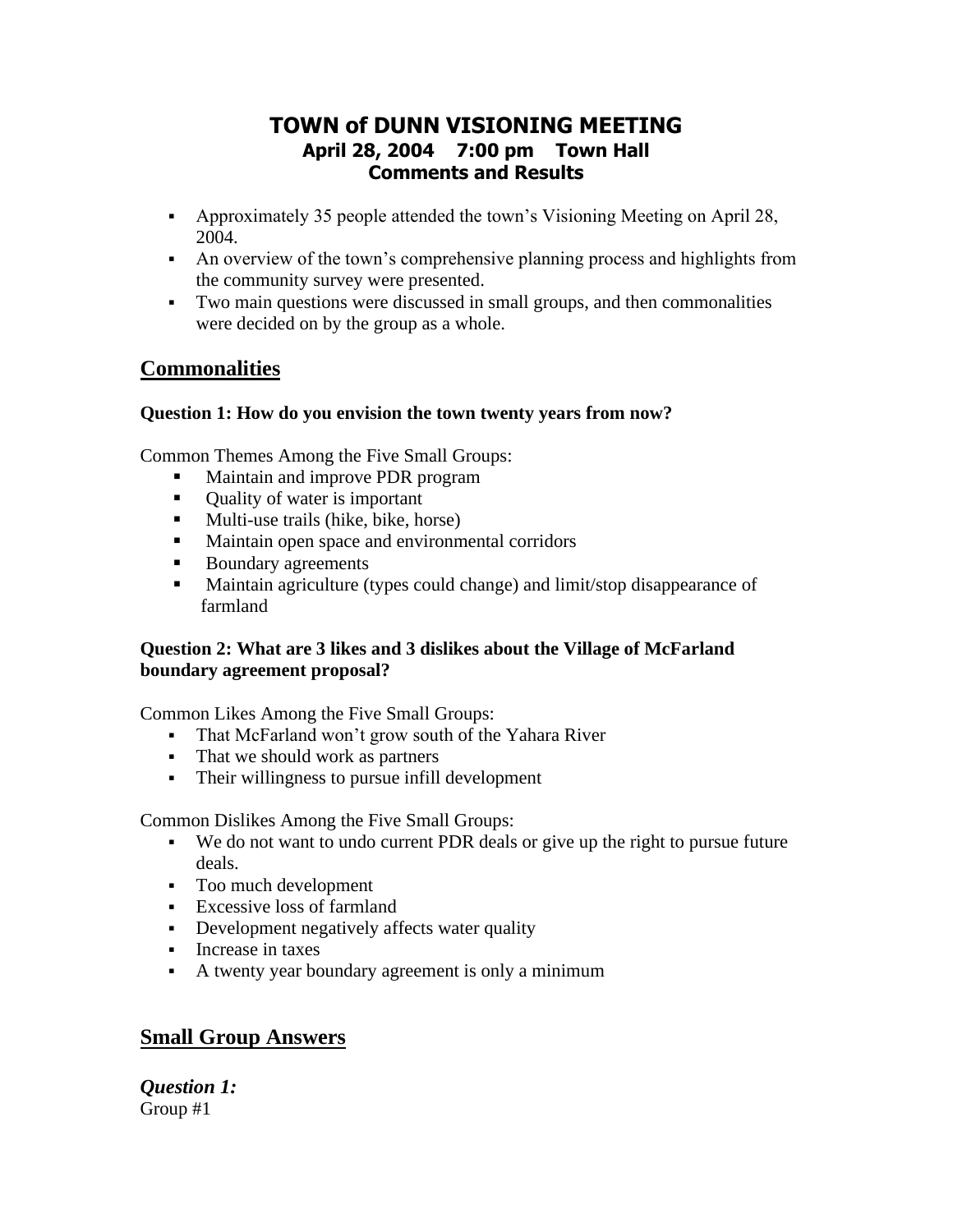- Active farmland maintained (positive incentives for organic farming)
- **•** Density similar to present
- **•** Affordable land
- Unified transportation network (trail/park system- hike, bike, ride)
- Dunn as Madison's garden

#### Group #2

- Higher quality lakes
- Maintain rural atmosphere in accordance with existing land use plan
- Higher quality air
- Enhance recreational uses that are compatible with land use plan
- Work with neighboring cities and villages for long-range boundary agreements

#### Group #3

- Maintain rural open space
- **•** More trails- bike, hike, horse
- **•** Improve water views
- Maintain low taxes
- **•** Improve public transportation
- **•** Improve water quality

#### Group #4

- Keep rural open spaces
- Expand recreation
- Strong boundary agreements
- **•** Increase PDR program
- **•** Increase energy self-sufficiency

#### Group #5

- More land in PDR to limit annexation
- More passive recreation trails (horse, biking, hiking)
- Protecting and expanding environmental corridors (wetlands, woods, streams, prairies)
- Great Wall of Dunn
- Planned growth

## *Question 2:*

#### Group #1

Dislikes:

- Proposal is not in line with Town of Dunn's growth/land use plan
- Loss of natural and farmland

#### Likes:

- **•** Share/partner land acquisition with neighbors
- Agree not to annex south of the Yahara River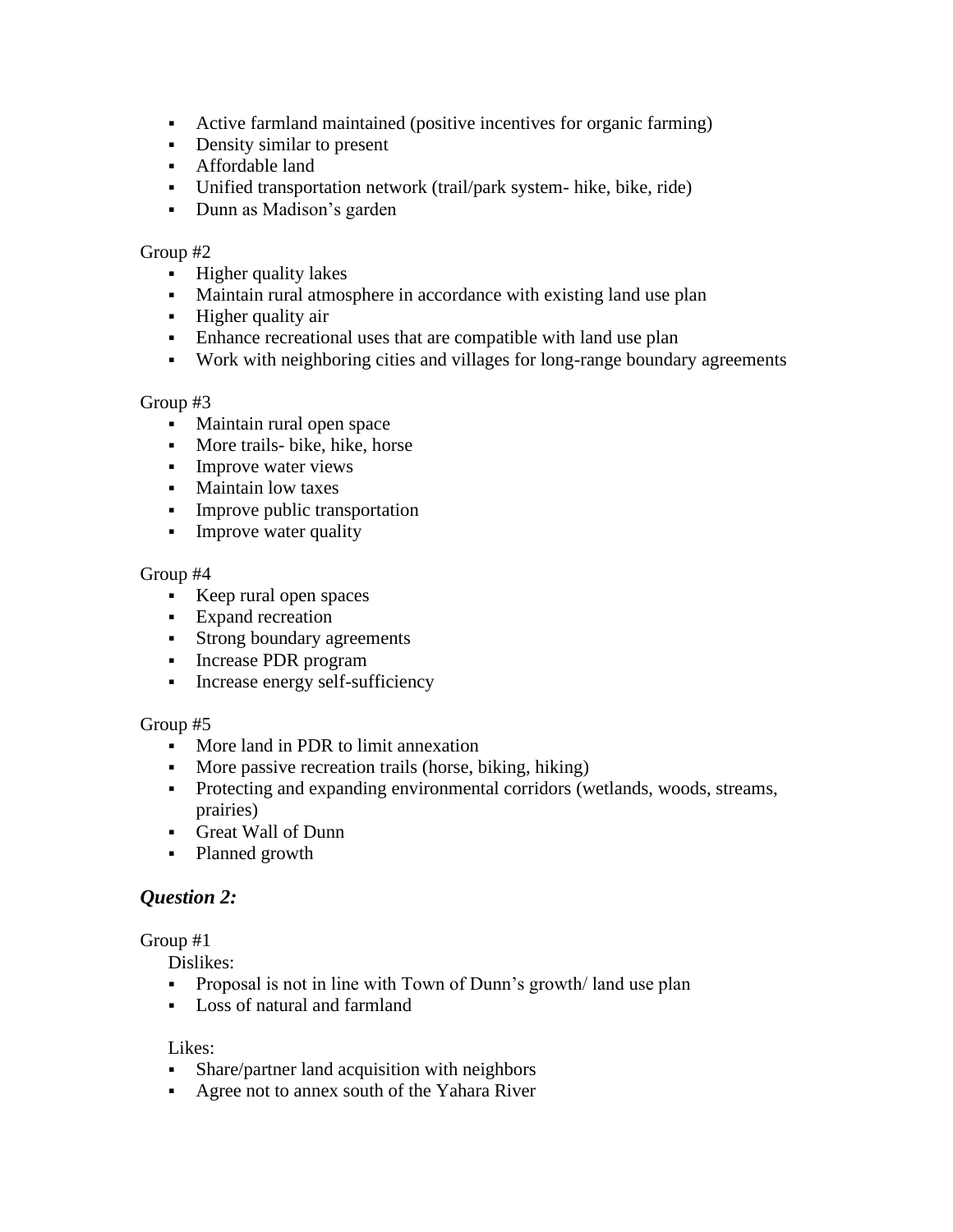▪ McFarland better plan than Madison?

### Group #2

Likes:

- Limited growth south of the Yahara River
- Willingness to include infill development within current Village limits
- Willingness to talk with us

#### Dislikes:

- Mixed use areas near AB/MN intersection. This lies within watershed drainage areas
- Topography will require expensive development of water and sewer
- Development of valuable farmland

#### Group #3

Likes:

- Not annexing south of the Yahara River
- That the Village would agree not to annex beyond east side growth area
- Both of us working together to benefit both sides

#### Dislikes:

- **•** That the town will not purchase development rights
- Exploring legal options to undo the PDR deals
- Long-term plan for development south of the Yahara River

#### Group #4

Likes:

- Not to go south of the Yahara River
- Like township/village partnership idea (growth to be beneficial to both sides)
- Village and town amend their plans and development policies

#### Dislikes:

- Loss of farmland
- Annexation to the east is too much (not sure about McFarland's land use plan)
- Don't like dialogue about existing PDR land

#### Group #5

Likes:

- Acknowledgement of working together
- **•** Partner with McFarland with equal voice
- Village agree not to move south of the Yahara (forever)
- Town and Village amend plans to reflect agreements
- Great Wall of Dunn

#### Dislikes:

▪ Taking land out of PDR